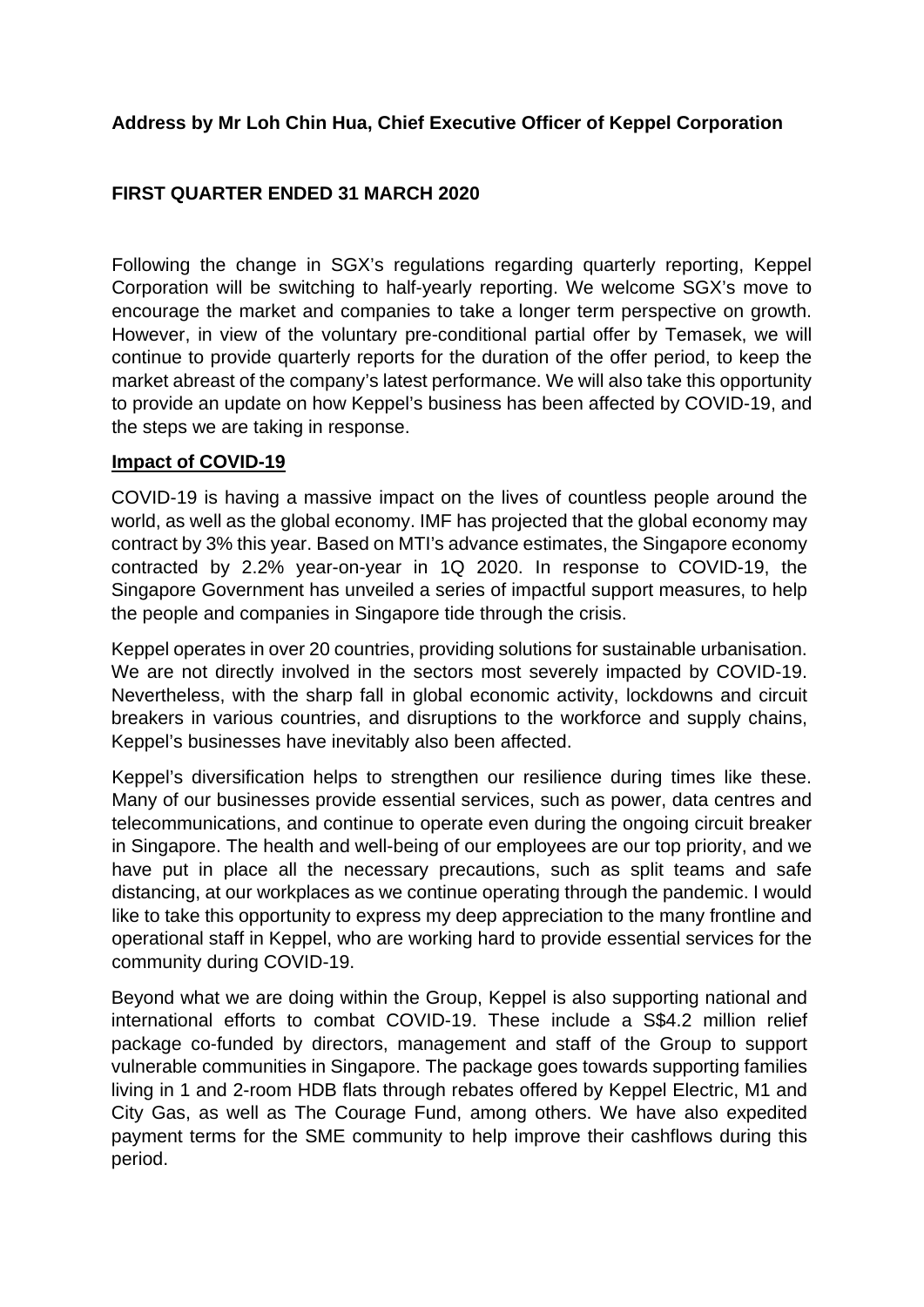### **Financials**

Amidst a challenging environment, Keppel made a net profit of S\$160 million. All our key business units remain profitable, despite the pandemic. Net profit was 21% lower than the S\$203 million for 1Q 2019, mainly due to the absence of S\$49 million in profit from the disposal of a stake in Dong Nai Waterfront City in Vietnam last year. Our ROE was 5.7% on an annualised basis. Free cash inflow was S\$37 million in 1Q 2020, compared to a free cash outflow of S\$534 million in 1Q 2019, mainly due to lower working capital requirements.

Net gearing rose slightly to 0.88x as at 31 March 2020, compared to 0.85x as at 31 December 2019, mainly due to acquisitions and investments during the quarter.

Keppel continues to have a strong balance sheet and the necessary credit lines to finance the Group's operations. Nevertheless, given the tightening liquidity environment, we are watching our cashflow and gearing carefully, and will manage costs across the Group, as we prepare for a difficult operating environment that may persist for some time.

## **Offshore & Marine**

Over the past two months, oil prices have been roiled by shrinking global demand caused by COVID-19, as well as the price war triggered by Saudi Arabia. The International Energy Authority estimated that global oil demand could fall by 9% this year due to COVID-19. Brent hit a low of below US\$20 per barrel, a level not seen since the early 2000s. The weak demand for oil coupled with overflowing storage capacity even resulted in WTI plunging into negative territory last week. Given the current highly volatile environment and low prices, oil majors are curtailing E&P spending, which will push back the nascent recovery that we had just begun to see in the O&M sector.

We expect the O&M business to face very challenging conditions in the near future. We would also need to keep a close watch on customers and associates who would be affected if there is a prolonged downturn in oil prices. Nevertheless, Keppel O&M is in a stronger position to weather the crisis today, compared to 2015, when the last crisis began. Over the past few years, Keppel O&M has undertaken extensive rightsizing and reduced its overheads. Today, it is a leaner, more efficient, and more diversified business, compared to the situation a few years ago, when the offshore rig building business ground to an abrupt halt after years of rapid growth.

For 1Q 2020, Keppel O&M made a net profit of S\$3 million. At the operating level, the profit was S\$28 million, higher than the S\$3 million operating profit in 1Q last year; but this was partly offset by losses from associated companies.

In Singapore, Marine & Offshore Engineering companies involved in ship/vessel repair and maintenance and overhaul services have been defined as essential services. Our Singapore yards have continued to provide these essential services during the circuit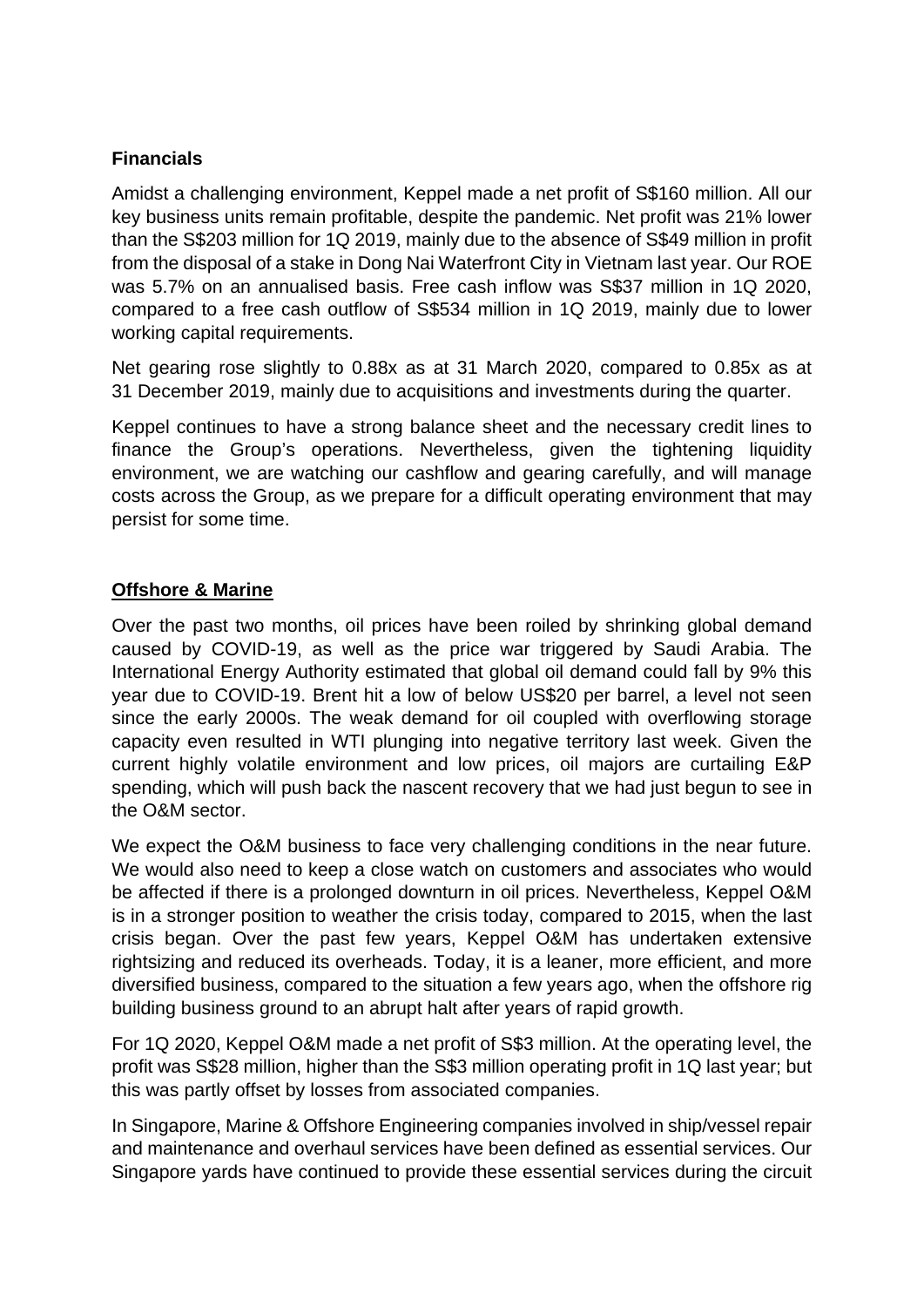breaker, but with reduced manpower and various precautionary measures in place. Our overseas yards are also operational, except for those in the Philippines, due to the lockdown imposed by the Philippine Government.

Arising from the lockdowns in various countries and disruptions to international supply chains, several of Keppel O&M's projects have been delayed. We have served force majeure notices to customers of the affected projects and are working closely with them to mitigate the impact of COVID-19.

As at end-March 2020, our net orderbook stood at S\$4.0 billion. While progress in securing new orders has slowed due to COVID-19 and the fall in oil prices, Keppel O&M continues to have a sizeable orderbook which will keep our yards occupied for the next two years. We continue to focus on execution, and delivered two newbuild projects and an FPSO modification and upgrade project in 1Q 2020, despite COVID-19.

Our pivot away from oil has helped Keppel O&M remain resilient, with renewables and gas-related solutions making up the majority of our orderbook. We will continue to actively pursue opportunities in gas and renewables, and also repurpose Keppel O&M's technology for other floating infrastructure uses.

Earlier this month, Keppel O&M signed an MOU with the Energy Market Authority (EMA) to develop sustainable energy solutions. Keppel O&M is also setting up a Floating Living Lab off its Tuas shipyard, which will serve as a platform to testbed and commercialise promising power and technology solutions for the marine sector.

## **Property**

Amid a challenging environment, our Property division achieved a net profit of S\$35 million for 1Q 2020. This was lower than the S\$132 million in 1Q 2019, mainly due to the absence of gains from the divestment of the stake in Dong Nai Waterfront City, and a tax write-back last year.

Keppel Land has limited retail and hospitality assets and our office portfolio is relatively resilient to COVID-19. The impact of the pandemic is therefore mainly on residential trading projects and its impact across markets is not uniform. The Chinese market slowed down during the lockdown over the Chinese New Year but has since started recovering. In Singapore, the market slowed down with the closure of showrooms during the circuit breaker and more cautious sentiments among buyers; while the market in Vietnam remained relatively resilient during the quarter.

In 1Q 2020, we sold around 450 homes, higher than the 390 homes in 1Q 2019, with total sales value of about S\$320 million. China contributed to the bulk of home sales, with 330 units. Significantly, more than 200 of these units were sold in February and March 2020, after the COVID-19 outbreak, reflecting the improving confidence and sentiments in China. Last Saturday, we launched 251 units of a residential project in Wuxi and 164 units, or 65%, were booked over the weekend, at prices comparable with homes sold last year.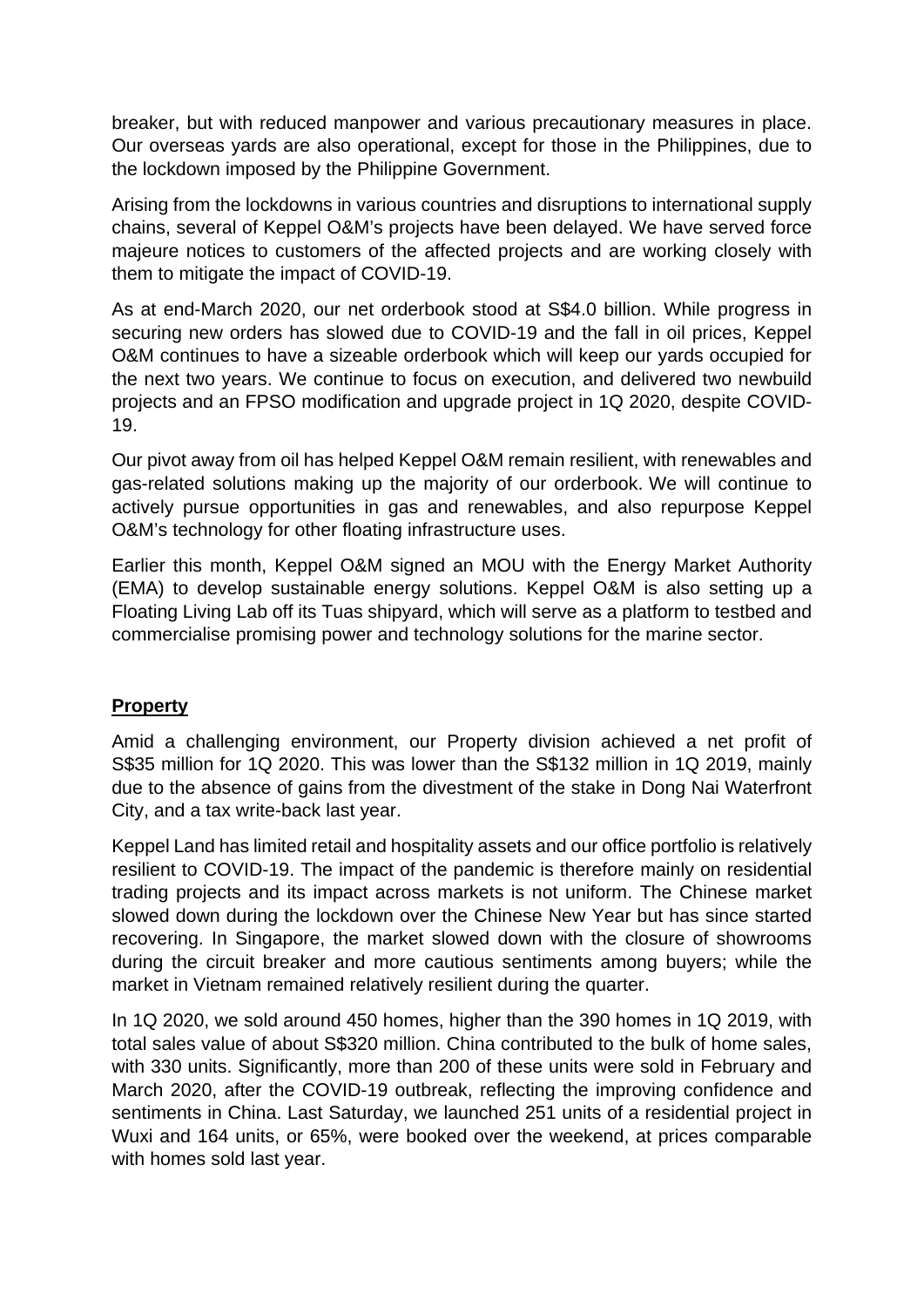Home sales were slower in Vietnam mainly because we did not launch any new projects during this period, while in Singapore, we sold about 50 units.

We expect to recognise revenue for some 8,830 overseas homes already sold worth about S\$4.1 billion upon completion and handover from 2Q 2020 to 2023. With the slowdown in construction resulting from COVID-19, the handover of certain projects may be delayed by a few months.

Our total residential landbank currently stands at about 45,000 homes. As part of our capital recycling strategy, Keppel Land divested our equity interest in the Jiangyin project in China for approximately S\$95 million. Keppel Land also continued to deepen its presence in promising Chinese regions, such as Taicang City, to meet the demand for homes in the greater Shanghai area.

Our commercial portfolio stands at about 1.6 million square metres of GFA, of which about 50% is under development. They will progressively contribute to the Group's stable recurring income, when the projects are completed.

Keppel Land and Keppel REIT have rolled out a series of measures to support the tenants in our commercial properties, who have been affected by COVID-19. We will do what we can to support our stakeholders, where possible, through this difficult period.

#### **Infrastructure**

The Infrastructure Division made a net profit of S\$174 million for 1Q 2020, compared to S\$16 million over the same period a year ago. This was on the back of improved earnings from Energy Infrastructure, as well as a gain of S\$131 million arising from the reclassification of KIT from an associated company to an investment.

Even excluding this gain, Keppel Infrastructure performed well, with earnings double those of 1Q 2019, mainly driven by improved performance in Energy Infrastructure.

With rapidly depleting landfill capacities and rising public awareness of environmental and pollution issues in many cities around the world, governments have become more proactive in sourcing for sustainable waste management solutions. Leveraging its advanced technology and strong track record in execution, Keppel Seghers is well positioned to support governments and industries with its sustainable environmental solutions.

Earlier this year, Keppel Seghers won two contracts to supply WTE technology and services to Gujarat in India. These WTE projects would be the first-of-their-kind in Gujarat.

Last week, a Keppel-led consortium secured a S\$1.5 billion contract to design and build a 2,900 tpd WTE plant and a 250 tpd Materials Recovery Facility, which will be part of Singapore's new integrated waste management facility. Keppel's share of the contract is about S\$720 million. As the consortium lead, Keppel Seghers will be in charge of overall project management, as well as providing the core WTE technology solutions.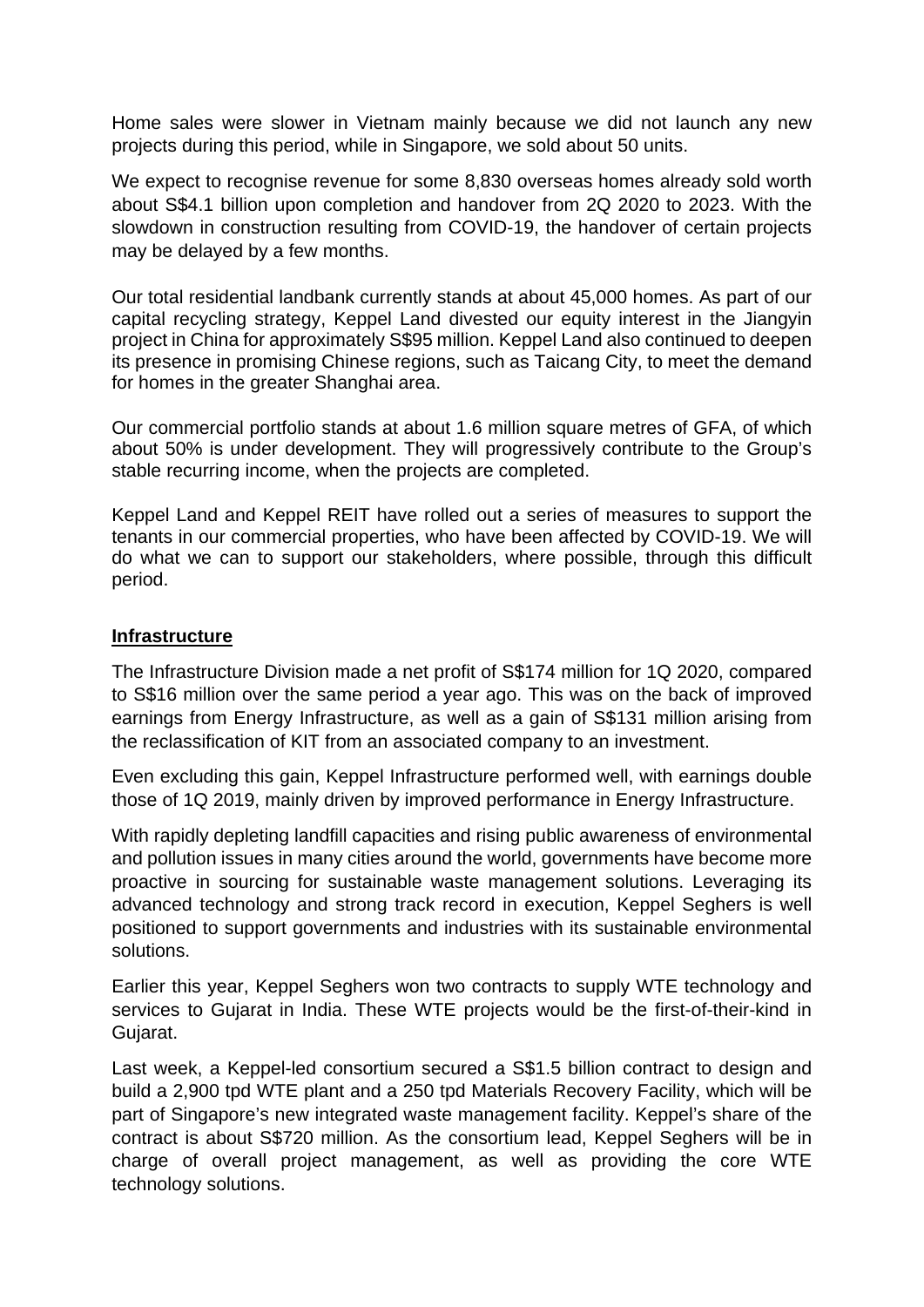In the meantime, construction works at the Keppel Marina East Desalination Plant (KMEDP) and Hong Kong Integrated Waste Management Facility have slowed as a result of COVID-19. However, the KMEDP remains on track to commence operations later this year.

Digitalisation continues to drive demand for data centres. With COVID-19 and work from home arrangements further increasing the demand for digital connectivity, Keppel Data Centres has received enquiries from customers on new data centre capacity. At the same time, Keppel Data Centres continues to explore innovative and energy efficient data centre solutions. It is now looking into the feasibility of developing a Floating Data Centre Park at the Loyang Offshore Supply Base in Singapore.

Earlier this week, Keppel T&T sold a small 2.33% stake in Keppel DC REIT. This was an opportune move to realise the profits from our data centres business, allowing the funds released to be redeployed to seize other opportunities. We expect to recognise a gain of about S\$46 million from the transaction. After the sale, Keppel T&T continues to be the single largest unitholder and sponsor of Keppel DC REIT, and we remain committed to the long-term growth of the REIT.

COVID-19 has also increased the demand for online sales and urban logistics, especially for fast moving consumer goods and health products, but there has been a corresponding reduction in the demand for other non-essential goods.

### **Investments**

Our Investments Division recorded a net loss of S\$52 million this quarter, compared to a net profit of S\$49 million in 1Q 2019, which had benefited from a fair value gain from the re-measurement of the previously held interest in M1 at acquisition date. Earnings for the quarter were also dampened by mark-to-market losses on some of our investments.

#### **Asset Management**

Keppel Capital continued to generate steady recurring fee income, though earnings were lower than in 1Q 2019, mainly due to mark-to-market loss of S\$26 million on its holdings in a listed REIT.

Despite the challenging economic climate, Keppel Capital continued to see strong investor interest for quality real assets that provide stable, long-term cashflows. The recently launched US\$1 billion Keppel Asia Infrastructure Fund and its co-investment vehicles have, through a second closing and an impending commitment from the Asian Infrastructure Investment Bank, raised total aggregate capital commitments of US\$570 million. The Fund has also acquired as its first investment an interest in the Gimi FLNG facility.

In addition, just this week, a large Asian pension fund and a sovereign wealth fund each committed US\$200 million to be invested in funds managed by Keppel Capital.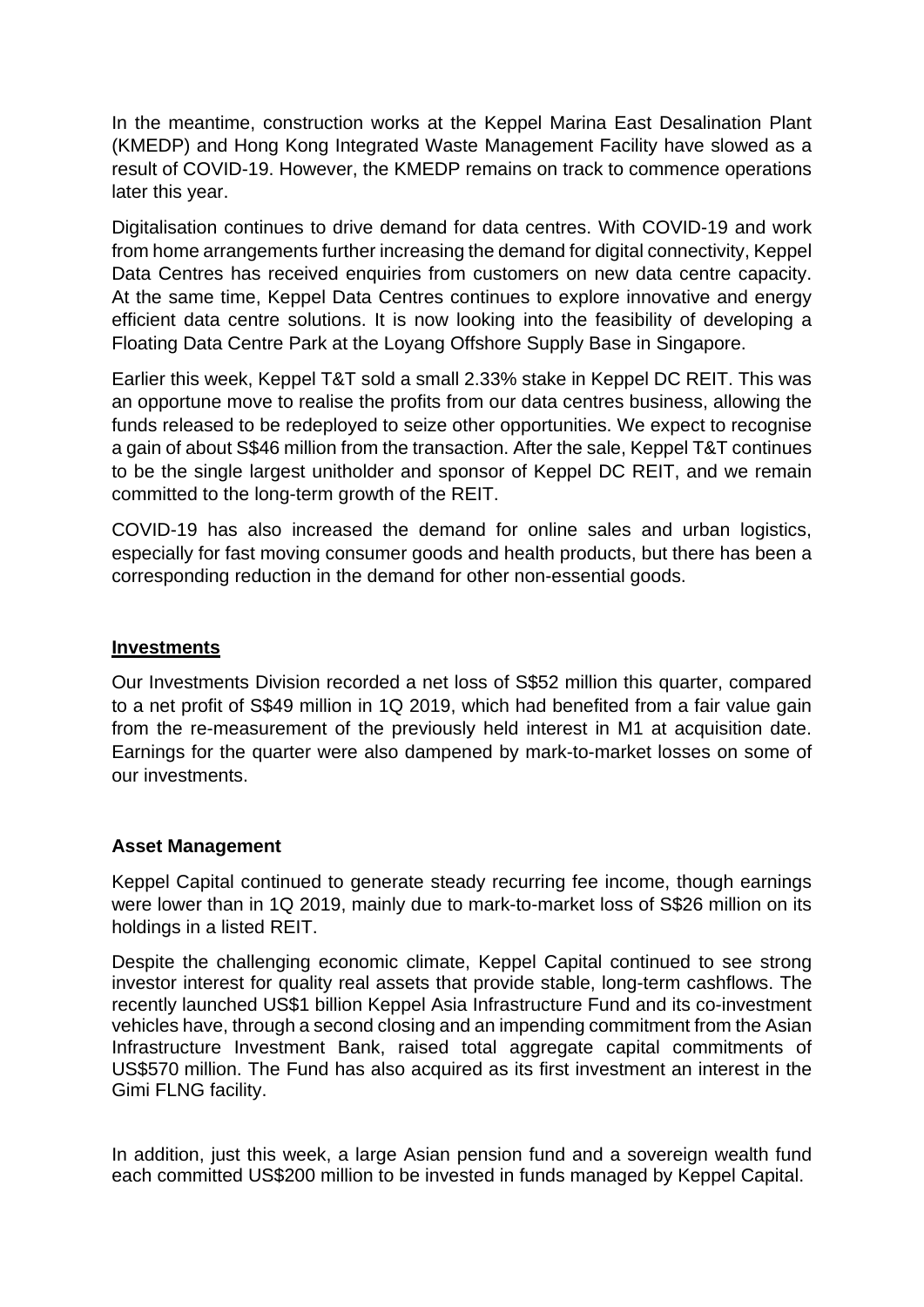Separately, the Keppel-Pierfront Private Credit Fund achieved a first close of US\$200 million earlier this month, while Keppel Capital has entered a 50:50 JV with Australian Unity to establish funds focused on the Australian metropolitan office sector.

# **M1**

With consolidation of a full quarter's earnings, M1 made a bigger contribution to the Group, compared to 1Q 2019. Demand for mobile services remained resilient despite the pandemic. M1 added 20,000 postpaid customers in the quarter. However, roaming and prepaid revenue have fallen due to the sharp drop in international travel, while the sale of handsets and ICT related equipment have also slowed due to customers deferring their spending and supply chain disruptions.

Over the past few months, M1 has enhanced the connectivity solutions across its business lines to support customers' needs amid COVID-19. Notwithstanding the short-term headwinds, COVID-19 has accelerated digital transformation for many organisations as well as the adoption of new ways of working. This will, over the longer term, create new opportunities for our connectivity business.

In the meantime, M1 is continuing its transformation to enhance its digital capabilities and digitise its business model. During the quarter, M1 and StarHub also submitted a joint bid for a 5G licence.

## **SSTEC**

In China, our joint venture master developer SSTEC continued to drive the development of the Tianjin Eco-City. Last week, SSTEC sold a residential plot for RMB1.17 billion, at a land price comparable to a similar plot sold in 2019. This reflects the continuing confidence and demand for land in the Eco-City. The sale is expected to contribute earnings of about S\$30 million to the Group when it is completed in the second quarter.

## **Vision 2030**

As we manage the impact of COVID-19, we remain focused on executing our plans and building a sustainable business for the long term. During the Full Year 2019 results announcement, I spoke about Keppel's Vision 2030 exercise, where we gathered younger business leaders in the company to draw up Keppel's long-term strategy. This process, which started from 1H 2019, has continued over the past few months.

Looking ahead, we see Keppel growing increasingly as one integrated business, collaborating and channelling our capabilities to provide solutions for sustainable urbanisation. Through Keppel Capital, we will tap third-party funds for growth and our eco-system of REITs and business trusts to recycle capital. Many investors are on the lookout for real assets with cashflow. Opportunities could emerge after the COVID-19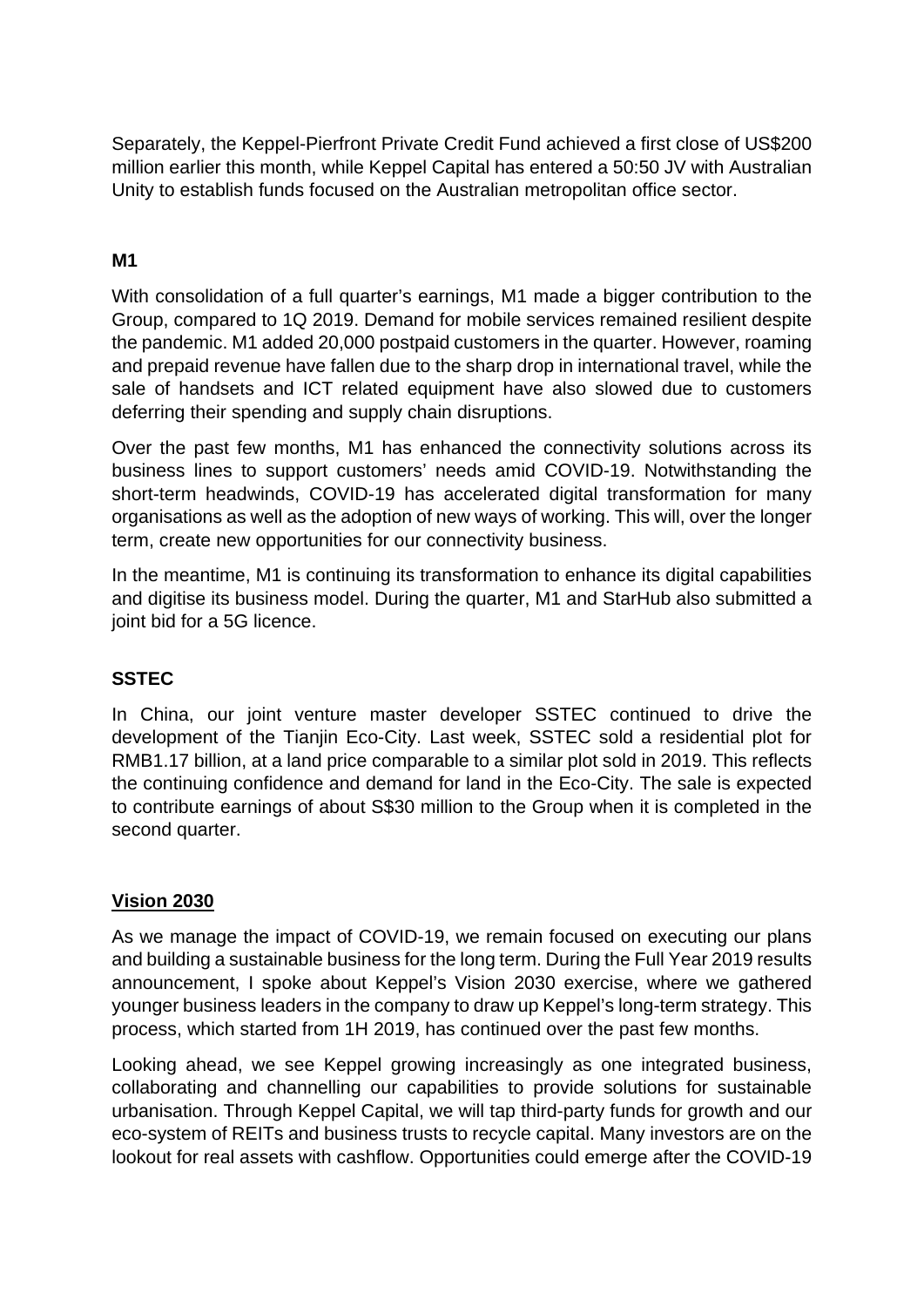crisis and Keppel is well positioned to tap these opportunities, together with our strategic investors.

We will take a disciplined approach to managing our businesses. The Group will streamline and focus our business in four key areas: Energy & Environment, Urban Development, Connectivity and Asset Management, all of which are part of a connected value chain, which we will grow both organically and inorganically.

Capital allocation will be driven by the Group's strategy and business model. These include (i) whether the business contributes to our ROE target of 15%, (ii) whether it is scalable, (iii) its potential for integration and synergy with other parts of Keppel, and (iv) whether it is aligned to our Vision, Mission and ESG goals. As part of the process of refocusing our business, we have commenced a strategic review of our logistics business.

Keppel's Vision 2030 is close to being finalised, and we will share more with the investment community in the next few weeks.

To conclude, COVID-19 will cause considerable disruption and pain. The postpandemic world may also not be the same as before. Trends like working from home, learning from home and online shopping will probably become even more prevalent. Countries and companies may seek to further diversify their supply chains. This will create additional disruptions, as well as opportunities for companies able to seize them. Notwithstanding the immediate challenges posed by COVID-19, there is inherent value in Keppel's businesses and our synergy as a group providing solutions for sustainable urbanisation. This will not change because of the pandemic. Keppel has faced many challenges over the past five decades. I am confident that working together as a group, and with the support of our stakeholders, we will overcome COVID-19 and emerge stronger.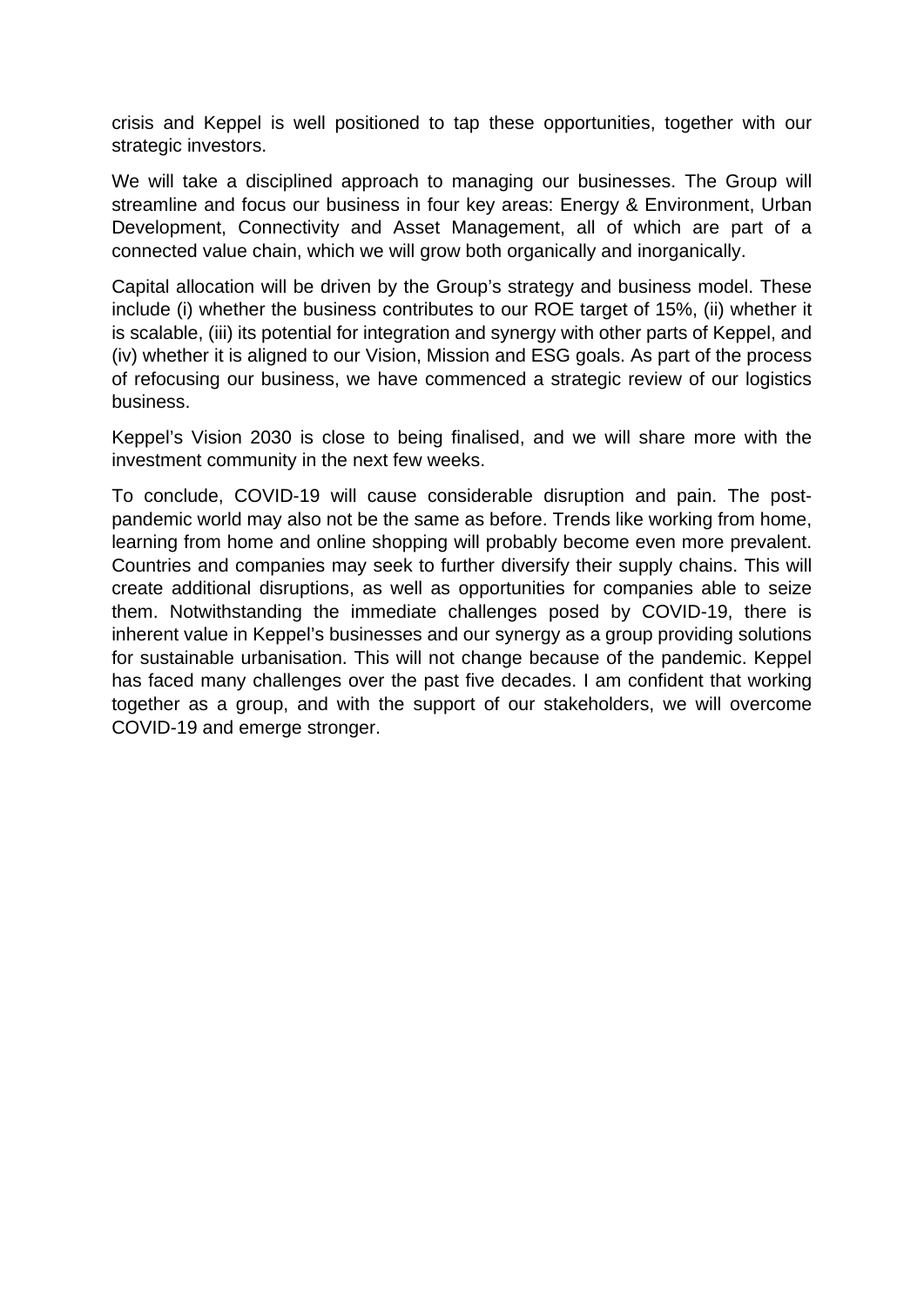### **ADDRESS BY MR CHAN HON CHEW, CHIEF FINANCIAL OFFICER, KEPPEL CORPORATION**

### **FIRST QUARTER ENDED 31 MARCH 2020**

#### **1Q 2020 Financial Performance (Slide 15)**

- 1. I shall now take you through the Group's financial performance.
- 2. In the first quarter of 2020, the Group recorded a net profit of \$160 million, which was 21% lower than the same quarter last year.
- 3. Correspondingly, the earnings per share decreased by 21% to 8.8 cents in this quarter. Annualised ROE decreased to 5.7%.
- 4. The Group's revenue for the first quarter was 21% or \$326 million higher than the same quarter last year. Higher revenues from the Offshore & Marine and Investments Divisions were partially offset by lower revenues from Property Division.
- 5. However, operating profit fell by 15% or \$49 million despite higher revenues, largely due to the absence of fair value gain on remeasurement of previously held interest upon acquisition of M1 compared to first quarter in 2019, lower gain on disposal of subsidiaries and higher fair value loss on investments, partly offset by the mark-to-market gain from reclassification of the Group's interest in Keppel Infrastructure Trust ("KIT") from an associated company to an investment carried at fair value through comprehensive income.
- 6. KIT's portfolio has evolved over the years as it sourced and invested in a variety of assets that extend beyond the focus and scope of the Keppel Group, the most recent being the acquisition of Ixom last year. Considering our 18% stake in KIT, the Group's reduction in board representation, as well as Keppel Capital's undertaking to the Trustee-Manager which will in turn provide KIT's unitholders with the right to endorse the appointment of the Trustee-Manager's directors at AGMs, the Group has assessed and concluded that it no longer has significant influence over KIT. Accordingly, KIT has been reclassified from an associated company to an investment on 1st March 2020 and a mark-to-market gain of \$131 million was recognised upon the reclassification.
- 7. Profit before tax at \$247 million decreased by a smaller extent as compared to the decrease in operating profit, due mainly to lower net interest expense and lower share of losses from associated companies.
- 8. After tax and non-controlling interests, net profit was 21% or \$43 million lower at \$160 million, translating to earnings per share of 8.8 cents.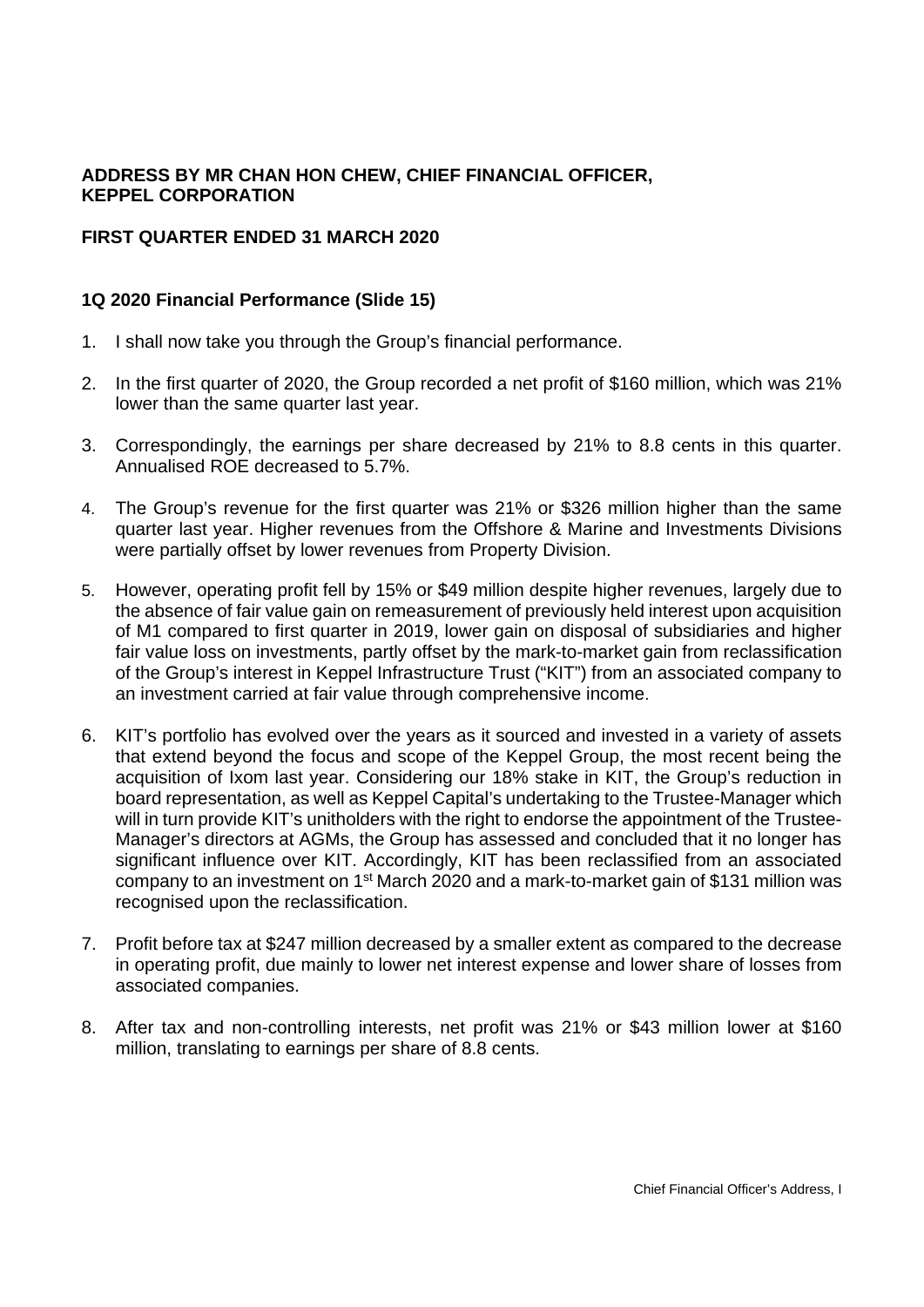### **1Q 2020 Revenue by Segment (Slide 16)**

- 9. In the next slide, we take a closer look at the Group's revenues by division.
- 10. The Group's revenue at \$1.9 billion was 21% higher than the same quarter last year.
- 11. Revenue from the Offshore & Marine Division increased by 71% to \$569 million mainly attributable to higher revenue recognition from ongoing projects, such as Awilco semisubmersible rig, Golar Gimi FLNG, Borr Drilling jackup rig and Pasha LNG containership.
- 12. The Property Division saw a 15% decline in revenue mainly due to the lower number of units handed over at Waterfront Residences in Wuxi, as well as the absence of units handed over during the quarter from trading projects from China, namely Park Avenue Heights in Wuxi and Springdale in Shanghai. These were partly offset by units handed over for Tianjin Eco-City residential projects and 8 Park Avenue in Shanghai, as well as higher contribution from Singapore trading projects, namely Reflections and Corals at Keppel Bay.
- 13. Infrastructure Division saw a marginal decrease in revenue as a result of lower progressive revenue recognition from the Keppel Marina East Desalination Plant project and Hong Kong Integrated Waste Management Facility project, as well as lower contribution from the logistics business, partly offset by increased sales in the power and gas businesses.
- 14. Revenue from the Investments Division increased by \$146 million to \$289 million largely due to the consolidation of a full quarter's revenue from M1 compared to only one month in the same period last year, partly offset by lower revenue from the asset management business.

### **1Q 2020 Pre-tax Profit by Segment (Slide 17)**

- 15. Moving on to the Group's pre-tax profit.
- 16. The Group recorded \$247 million of pre-tax profit for the first quarter of 2020, 13% below the same quarter last year.
- 17. The Offshore & Marine Division's pre-tax profit of \$4 million, as compared to \$1 million in the first quarter of 2019, was due mainly to higher operating results arising from higher revenue, and lower net interest expense, partly offset by share of losses from associated companies in the current quarter, as compared to share of profits in the same quarter last year.
- 18. The Property Division's pre-tax profit decreased by \$88 million to \$93 million, due mainly to the absence of gain from the disposal of a partial interest in the Dong Nai project in Vietnam compared to the first quarter in 2019, lower contribution from property trading projects in China and lower investment income, partly offset by higher contribution from property trading projects in Singapore.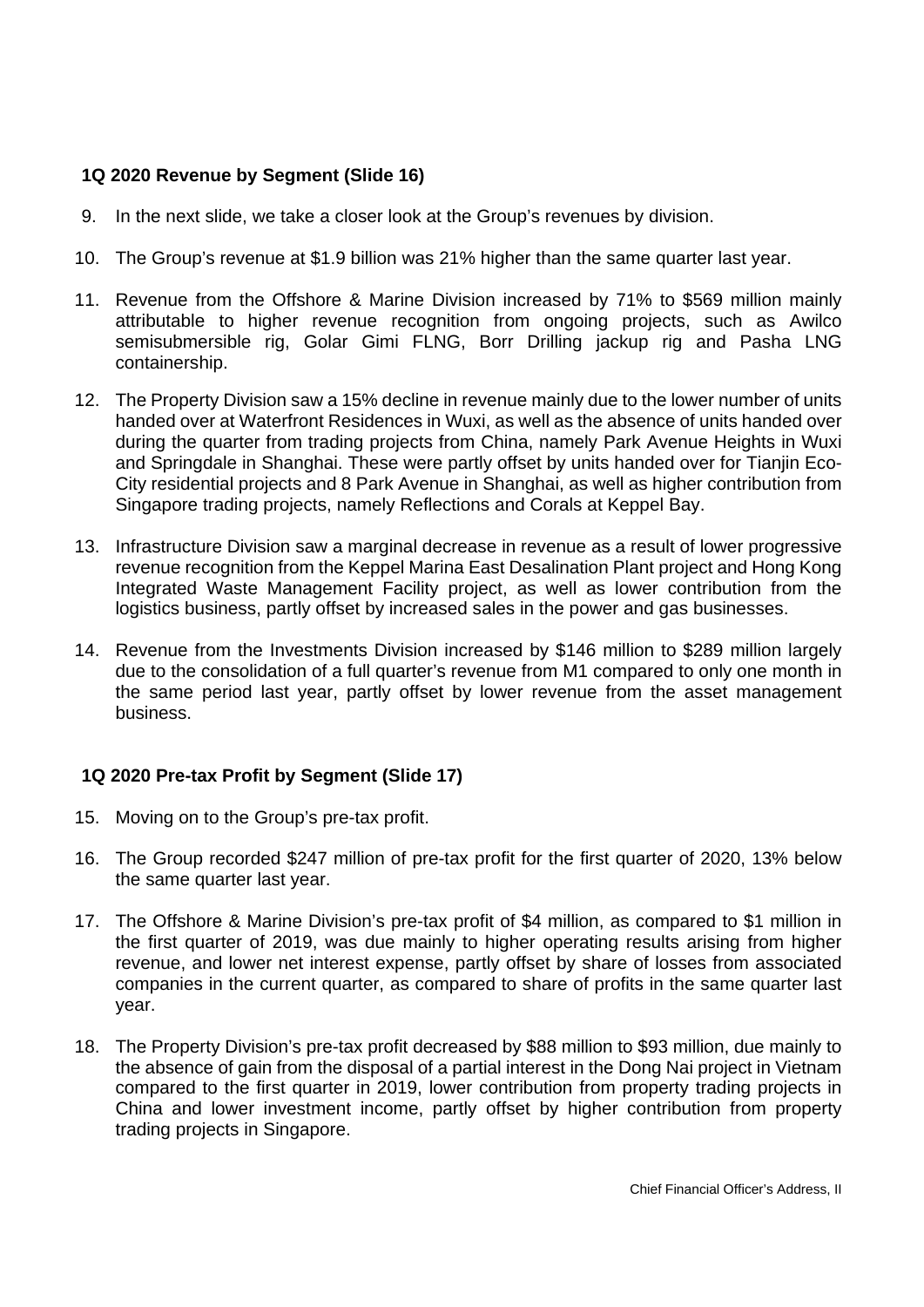- 19. The Infrastructure Division delivered a pre-tax profit of \$182 million, which is \$162 million higher than prior year mainly due to the mark-to-market gain recognised from the reclassification of KIT. Excluding this gain, pre-tax profit rose 155% or \$31 million led by higher contribution from Energy Infrastructure and improved performance from associated companies, partly offset by lower contribution from Environmental Infrastructure.
- 20. The Investments Division registered a pre-tax loss of \$32 million, as compared to a pre-tax profit of \$81 million in the same quarter last year. This was mainly due to absence of fair value gain compared to 2019, from the remeasurement of previously held interest in M1 at acquisition date, as well as mark-to-market losses from investments. These were partly offset by higher contribution from M1 resulting from the consolidation of its results from March 2019, gain from divestment of interest in Gimi MS Corporation, as well as the absence of share of loss in KrisEnergy and fair value loss on KrisEnergy warrants compared to first quarter in 2019. The pre-tax loss in the first quarter of 2020 was mainly due to the mark-tomarket losses from investments and the impairment provision on KrisEnergy zero-coupon notes.

### **1Q 2020 Net Profit by Segment (Slide 18)**

21. After tax and non-controlling interests, the Group's net profit decreased by 21% to \$160 million, with the Infrastructure Division being the top contributor to the Group's earnings, followed by the Property Division and Offshore & Marine Division.

#### **Net Profit and EPS (Slide 19)**

22. The Group's net profit of \$160 million for the first quarter translated to earnings per share of 8.8 cents.

### **Free Cash Flow (Slide 20)**

- 23. Cash flow from operations was \$261 million as compared to \$174 million in the same quarter of last year.
- 24. After accounting for working capital changes, interest and tax, net cash inflow from operating activities was \$136 million, as compared to an outflow of \$591 million in the first quarter of 2019, due mainly to lower working capital requirements from Property Division and positive working capital changes for Infrastructure Division, partly offset by higher working capital requirements from the construction progress of Offshore & Marine Division's major projects such as the Awilco semis, Borr jack-up rigs and Golar Gimi FLNG vessel.
- 25. Net cash used in investing activities was \$99 million comprising investments and operational capital expenditure of \$85 million and net advances to associated companies of \$64 million, partly offset by divestment proceeds and dividend income from associated companies